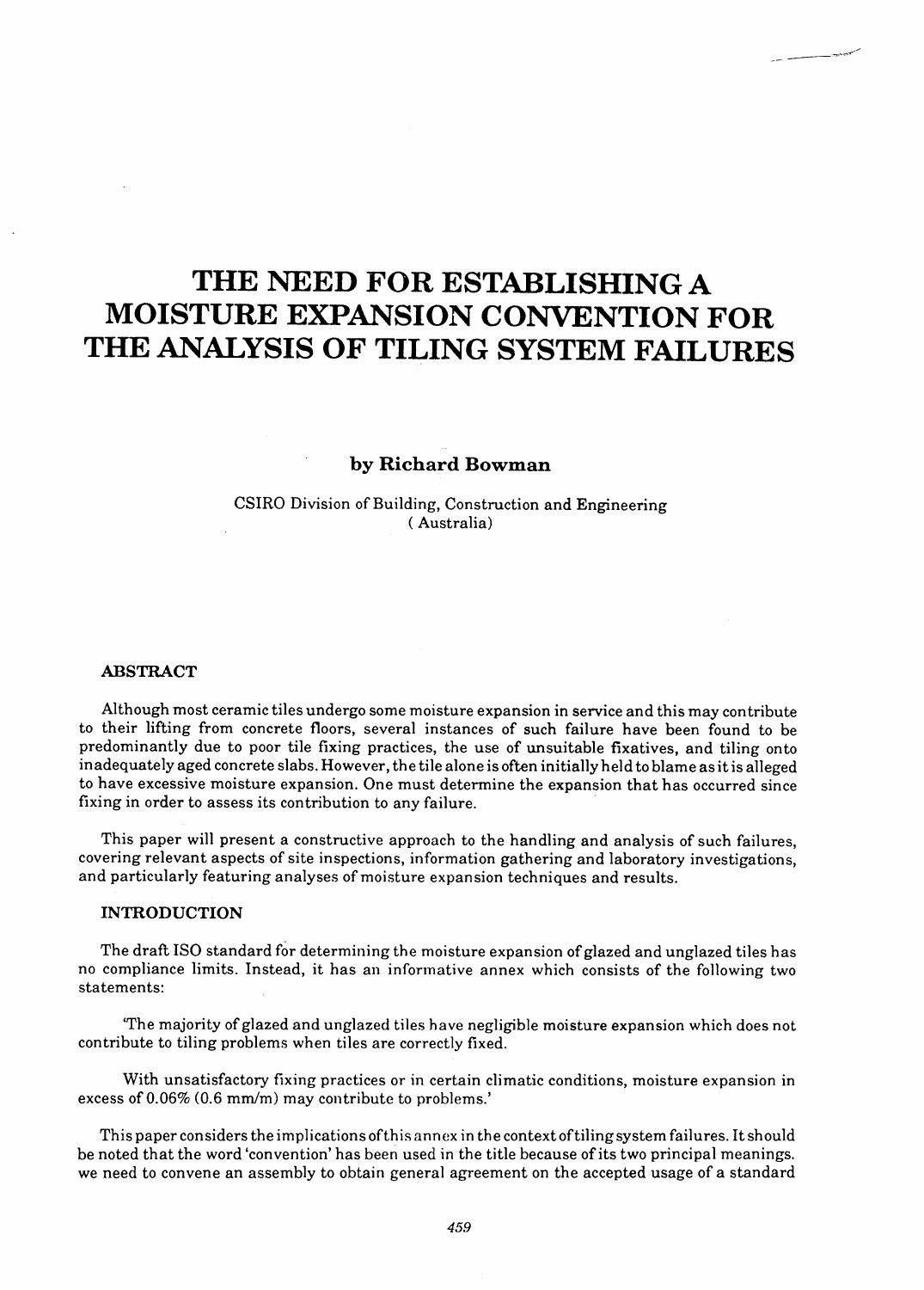procedure for investigating and analysing differential movement failures, with particular regard to the influence of moisture expansion and the methods used to quantify it. We also need to provide practitioners with better guidance for the specification of tiles. This paper is thus offered as an initial discussion document.

## BACKGROUND

Australia and South Africa have a long history of floor tiling system failures, generally referred to as lifting or pop-up failures. Such failures are due to differential movement between the tile and the substrate, and have often been attributed solely to moisture expansion of the tile, without due consideration of other factors. An Australian tile industry floor tiling failure task force analysed 112 case histories (Bowman, unpublished work, 1989) and concluded that there was no single cause for the failures, but it was likely that a combination of differentfactors had occurred in differentfailures. Other than structural building movement, the major factors contributing to the failures were summarised as:

- $(a)$  concrete drying shrinkage  $-$  dependent on the age of the slab at the time of fixing, the drying conditions to that time, the slab thickness, the concrete composition, and site construction practices;
- $(b)$  tile expansion  $-$  dependent on the age of the tile at the time of fixing and the moisture expansion potential of the tile (itself dependent on the mineralogy and chemistry of the raw materials and the processing of the tile);
- $(c)$  poor tile fixing practices  $-$  improper application of adhesive, poor bedding of tiles, inadequate preparation of substrate, unsuitable grout jointing, and inadequate installation of movement joints; and
- (d) use of unsuitable fixatives.

It was also recognised that failures may often be triggered by climatic and environmental factors which apply further temporary stresses to the tiling system, e.g. stress due to thermal gradients as rapid heating or cooling occurs, high thermal expansion on hot days, and seismic events. Other factors, such as the presence of powdery alumina wash on the back oftiles, or water soluble adhesives on the back of mosaics (for attaching netting), may also be major causes of failure, but such failure types are believed to be relatively uncommon.

Although Bowman (unpublished results) has subsequently investigated over 100 pop-up failures involving Australian tiles, in only about 10% of these has the tile had what might be considered as significant expansion in service  $-$  greater than 0.03%. One can thus conclude that the majority of these failures are due to poor tile fixing practices, the use of unsuitable adhesives, and tiling onto inadequately aged concrete slabs.

In the United Kingdom there was an alarming number of pop-up failures in the post-war reconstruction period (late 1940s to mid-50s) coinciding with the greater use of concrete floors and the speeding up of construction due to the greater use of mechanical building aids (R. Harrison, Ceram Research, personal communication). The current low incidence of pop-up failures in the United Kingdom is attributed to:

- (a) adequate maturing times for concrete bases (a minimum of six weeks of continuous air drying after concrete curing) before screeding and tile fixing; and
- (b) widespread use ofseparating layerfixing techniques, although these systems are onlyeffective when flexible movement joints are installed at appropriate positions.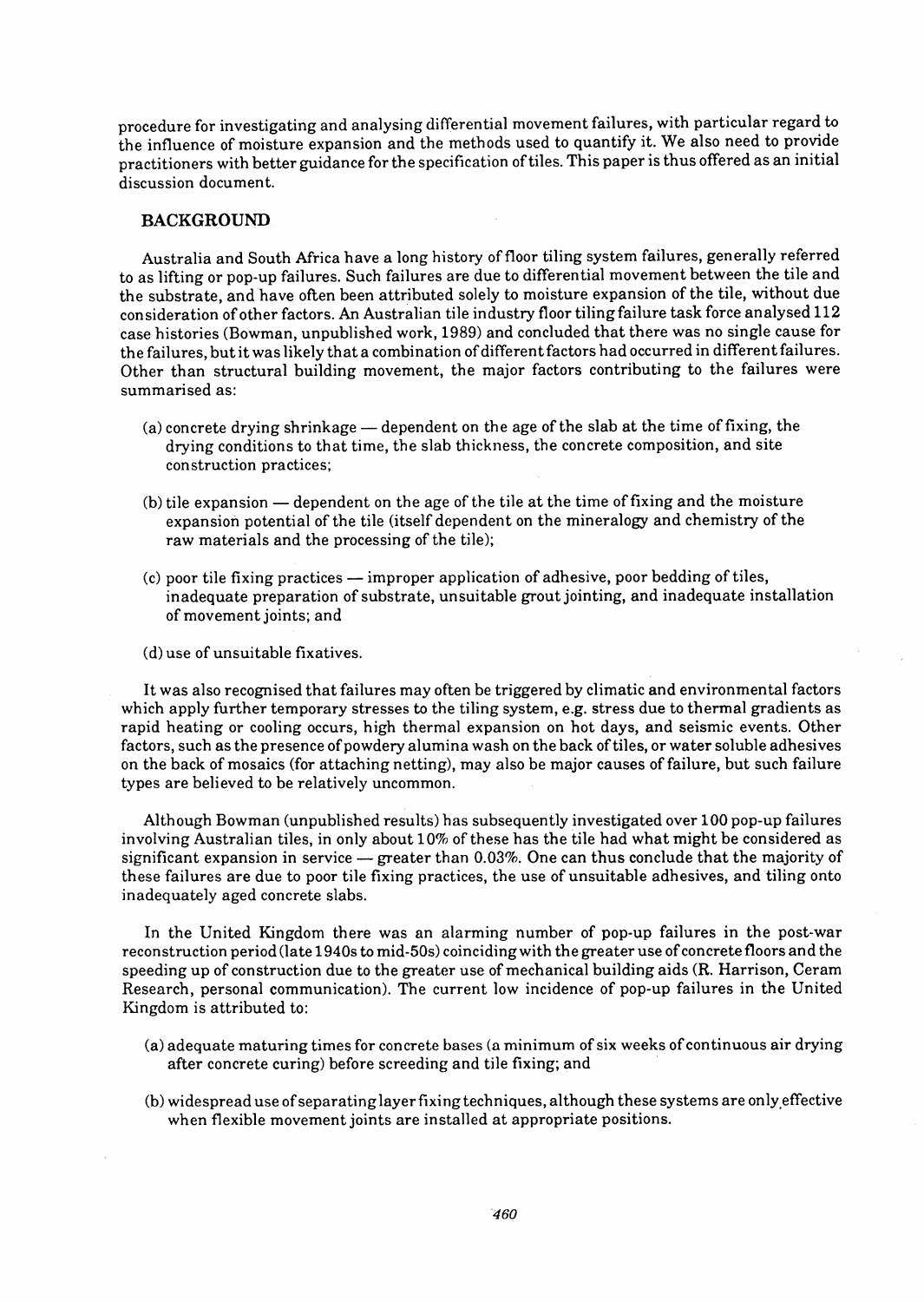However, in Brazil differential movement tiling system failures predominantly occur with glazed tiles on walls and are generally attributed to poor fixing practices (E. Mas, Ceramica Portobello, personal communication). Thus, when establishing a moisture expansion convention, the implications for tiles used in wall tiling systems must also be considered.

In Australia, the tendency for a greater proportion of locally manufactured tiles to fail has been attributed to either differences in the product as a result ofthe raw materials used, or to their higher moisture expansion potential due to the relative youth of the product, since imported tiles have had a chance to expand during transportation. However, since there have been instances ofimported tiles, domestic tiles of negligible moisture expansion, dimensionally stable stones and terrazzos (which tend to shrink) lifting from concrete floors, there are obvious problems in apportioning responsibility in cases offailure. This situation has been compounded by the absence of a recognised standard for determining the moisture expansion of glazed tiles.

The Australian delegation to ISO/TC 189, Ceramic Tiles, stressed the need for the moisture expansion test to be extended to cover glazed tiles, since most Australian pop-up failures involved glazed tiles, and there was a need to exonerate those which had not contributed significantly to the failure. It had been recognised  $[1]$  that some glazed tiles have an expansion in excess of the (EN 155) 0.06% compliance limit required of unglazed tiles (those with a water absorption of between 6 and  $10\%$ for pressed tiles and greater than 6% for extruded tiles). However, where these and other tiles with higher moisture expansions have been successfully in stalled, should there be a compliance limit? ISO/ TC 189 has decided no for a number of reasons.

Differential movement failures essentially occur when the rate of the movement between the tile and the substrate exceeds the ability of the adhesive to creep, although the degree of bond achieved is obviously an intrinsic element [2]. Thus, the amount of moisture expansion which occurs once the tile is installed and the kinetics of that expansion are the critical considerations when assessing to what extent the tile may have contributed to a failure. Since the 24-hour boil, which is used to induce expansion in the EN 155 and draft ISO/TC 189 test methods, is incapable of providing such information, there is evidently no basis for a compliance limit. However, what is required is a convention in order to ensure that the informative annex is interpreted and used sensibly, and particularly within the contexts of analysing failures and specifying tiles.

At this time there is scant data on the accelerated moisture expansion behaviour of ceramic tiles using the new ISO draft refiring procedure (a 500°C, 2 h soak which will also be used for conditioning glazed tiles prior to determining crazing resistance). There is also little published data on the natural expansion of individual products, or on the relationship between the expansion induced by a 24 h boiling treatment and natural expansion. The establishment of a convention is thus possibly premature. However, since we have been accumulating such data in Australia, we can offer the following for discussion, with the hope that the CERLABS member laboratories will ultimately have sufficient data to establish an international convention.

In order to resolve the problem of different 'experts' producing reports based on a variety of test methods and kinetic models, a convention should adopt uniform testing and analytical procedures. All possible contributing factors must be considered when establishing the convention to ensure that it is fair to all parties, i.e. manufacturers, merchants, builders, fixers, consumers, etc.

#### In the event of failure

At the first Qualicer conference, in a paper on the quality assurance of ceramic tiling installations through the use of computer-based expert systems [3], there were flow charts of the process of designing a ceramic floor tiling installation. This philosophy has been adopted in the new Australian tile fixing standard [4], and the same basic data must be sought when determining why an installation has failed. However, in such circumstances the emphasis is slightly different. One has to make an expert assessment of the compatibility of the choices made and the ability of the specified system to perform adequately in the originally planned environment. If the specified bedding system, the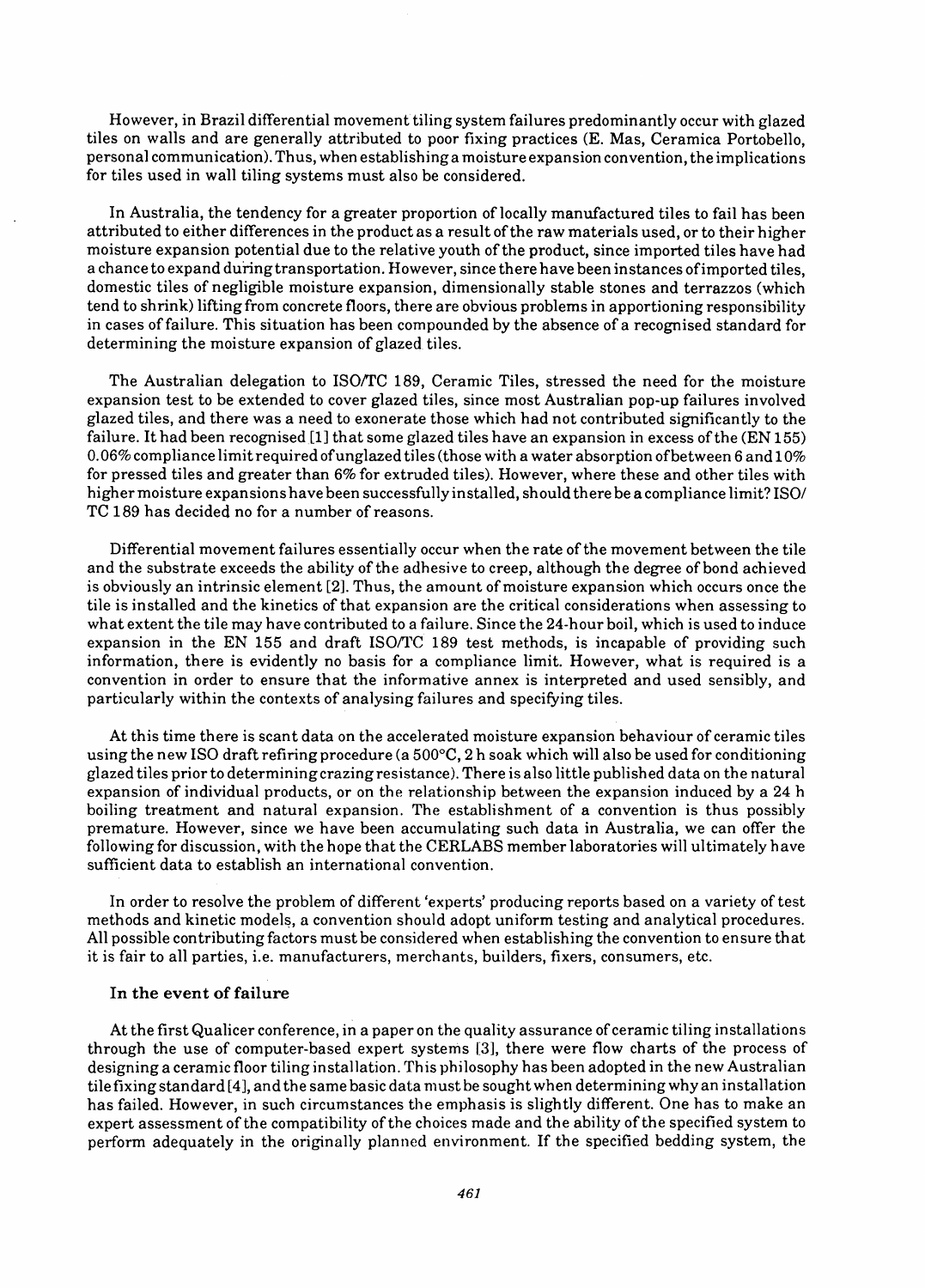anticipated properties ofthe chosen materials and the expansion joint detailing are compatible with the type of load-bearing structure, its characteristics, the service environment and the expected performance levels, the cause of the failure is probably due to some aspect of structural design, workmanship, some unexpected material characteristic, or construction scheduling.

While a civil engineer is best qualified to determine whether movements have occurred due to structural design, e.g.settlement, creep, applied loads, deflection, or vibration, significantmovements should be apparent to the occupant or an experienced investigator. Itis generally necessary to remove the tiles and adhesive from lifted or drummy areas to determine the mode offailure and to assess the quality of the workmanship. It is often possible to determine what area of adhesive was spread at a particular time, or whether the tiles were fixed with a twisting action, etc., but there is an understandable reluctance on the part of occupants to permit widespread removal of tiles, unless it has been decided that they will be promptly replaced.

In investigating differential movement tiling system failures, the mode of failure is often indicative of the cause. Failure at the interface between the fixative and the slab suggests that the slab has been poorly prepared or that the fixative has been improperly applied. The suitability ofthe surface to directly receive the bedding layer must be assessed with respect to cleanliness, planarity, surface finish, etc. The performance offixatives can be compromised by the absence of bedding coats, poor mixing, use of excessively thick, thin or discontinuous beds, etc. Shearing through an adhesive or mortar bed suggests that the fixative was unsuitable or defective in some way. Samples should be taken for analysis by appropriate specialists. Failure at the interface between the fixative and the tile generally requires that all aspects be carefully investigated. It will often be necessary to remove areas of apparently sound tiling to assess the uniformity of the bedding system. Where large areas are involved, use of a concrete test hammer (with an appropriate impact force) can provide some differentiation between well and poorly fixed tiles. If properly documented, subsequent hammer testing can be used to monitor deterioration of the system in order to allow programmed replacement with minimum inconvenience and exposure to public liability.

#### Information gathering

When a pop-up failure occurs, information should be gathered in a consistent and systematic fashion. Tile merchants and manufacturers should distribute preprinted tiling system failure report forms as required. These forms should be user-friendly and should enable the accumulation of some of the data necessary for analysing the failure. In obtaining details of the construction schedule, layout, fixing methods, materials, failure modes, etc., in a systematic way, it should be evident which aspects require resolution when inspected by different parties, and for the agreed details to subsequently be entered into a databank.

The other element of the information gathering process is that of determining the material characteristics. One generally has to rely upon the concrete supplier for indicative shrinkage strain values of laboratory-cured specimens. Little field data is available, and to try to retrospectively determine on-site shrinkage is impossible.

Shrinkage is affected by all the factors which affect the drying of concrete, in particular the water content and the water/cementratio ofthe mix, the size and shape ofthe member, the ambientrelative humidity and the amount and type of aggregate [5]. It must be stressed that the values quoted by manufacturers are for concrete mixes where the samples are laboratory-cured under ideal circumstances. While differentshrinkages may occur on site, the concrete supplier has no control over the concrete once it is despatched.

AS 3600-1988 Concrete Structures [6] requires that the design shrinkage strain be determined from the basic shrinkage strain, which may be determined by tests or measurement, or taken as equal to a median value of700 microstrains (0.07%). In the absence of more accurate methods, the design shrinkage strain atanytime after commencement ofdrying shrinkage can be obtained by multiplying the basic shrinkage strain by a shrinkage strain coefficientfor various environments and hypothetical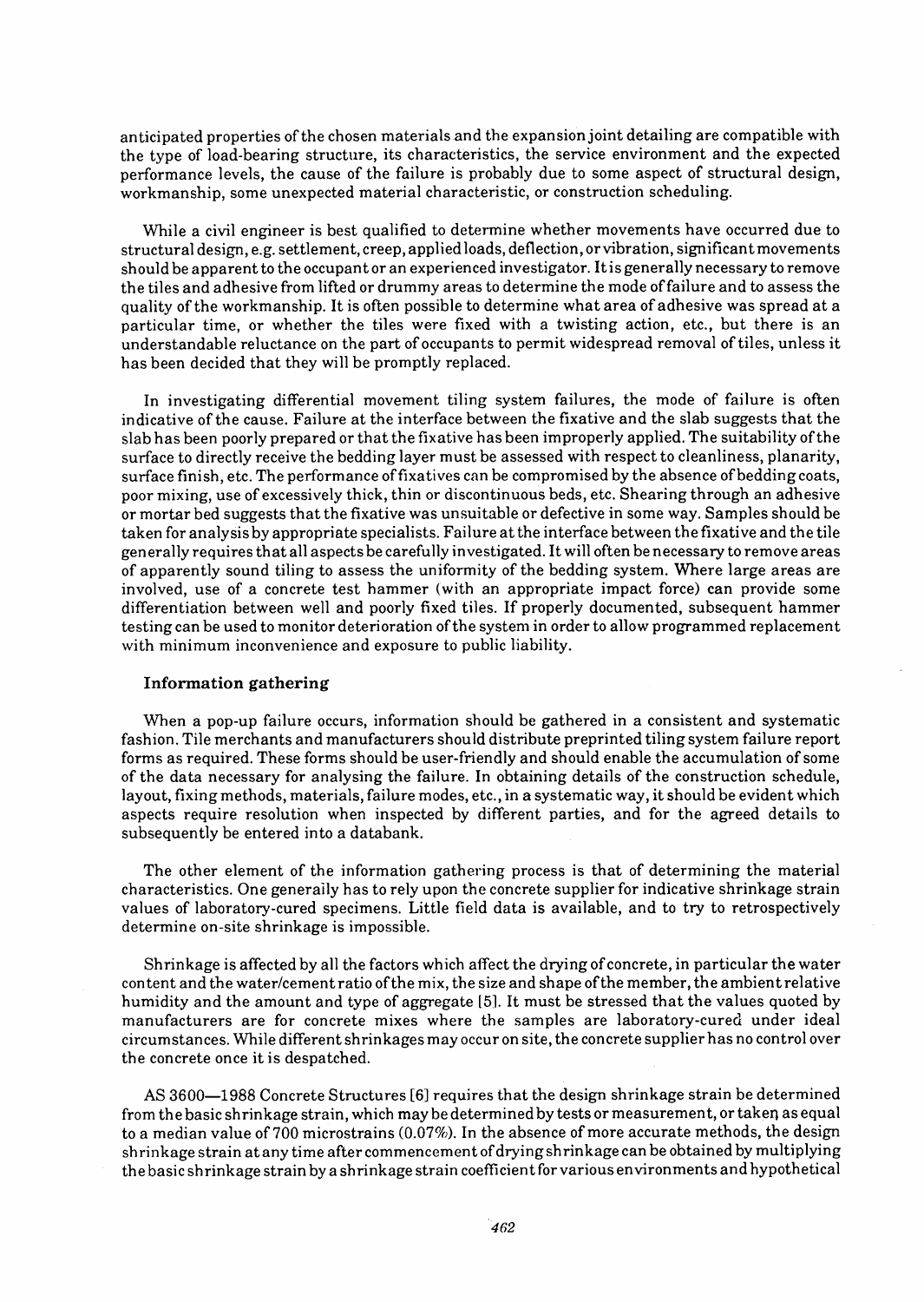slab thicknesses. Gilbert [5] discusses several of the acceptable shrinkage (and creep) models which may be used to estimate movement if the construction schedule details are known.

AS 3958.1 [7] permits adhesive fixing of tiles after the concrete substrate has dried for a minimum offour weeks, since the demand for faster construction schedules has led to the development offixing systems which are claimed to be capable of coping with the drying shrinkage. While longer air drying of the concrete is preferable (one month for each 25 mm of slab thickness), the kinetics of concrete shrinkage are such that the rate of shrinkage decreases sharply with time. In most instances, the concrete shrinkage between the time of tile laying and any failure ofthe system is likely to be lessthan 0.03%, with the majority in the vicinity of 0.01 %.

As far as the adhesive is concerned, one can use various analytical techniques to compare the adhesive sample with a freshly prepared sample of the specified adhesive in order to determine whether the specified adhesive was used. Unfortunately adhesive manufacturers rarely indicate the elastic modulus, creep or drying shrinkage behaviour oftheir products, let alone characteristics such as drying shrinkage. In many fixing environments it will not be possible to achieve the strengths that were obtained with laboratory curing. It should also be recognised that even with optimum fixing, curing and drying conditions, the bond strength is dependent on the surface finish ofthe concrete, its cleanliness, the sorption characteristics ofthe tile, etc. When adverse conditions are encountered, the fixer must rely on his own experience and, unfortunately, where new adhesives lack specific guidelines, the ensuing process of trial and error may result in failures.

When a mortar is used, it can be analysed in specialist laboratories. The cement/sand ratio can be estimated from the  $SiO<sub>2</sub>$ , Al<sub>2</sub>O<sub>3</sub> and CaO contents and the loss on ignition, although a number of assumptions must be made if the chemical compositions of the cement and sand are not known. The situation is further complicated where blended cements (e.g. containing fly ash), non-siliceous sands, or chemical admixtures are used, since further assumptions must then be made. Cases of improper batching, poor mixing or use of contaminated sand will often be indicated by inconsistent strength or appearance.

However, the main subject of this paper is that of the moisture expansion of the tile. This should initially be determined in accordance with the ISO draft test method, although in some cases further analysis will be required as indicated later. In time, a better test method should be developed, although its adoption will require the accumulation of considerable data before verification by the CERLABS member laboratories. Other tile properties which can be usefully determined are those of thermal expansion and elastic modulus.

#### The *ISO/TC* 189 Moisture Expansion Draft Test Method

Establishing an international standard for the moisture expansion of glazed and unglazed tiles has not been easy, but the following points were recognised:

- (a) glazed tiles expand in the same way as unglazed tiles  $[1, 8, 9]$ ;
- (b) conditioning of the tiles by refiring above the quartz inversion temperature may result in anomalies  $[9-12]$ ;
- (c) the EN 155 test method has often been used to assess the moisture expansion characteristics of aged tiles taken from failures  $[9, 13-15]$ ;
- (d) the presence of glaze on the tile body during refiring and boiling ofthe test specimens has little influence on the results  $[1, 9]$ ;
- (e) the size of the specimens has little influence on the results;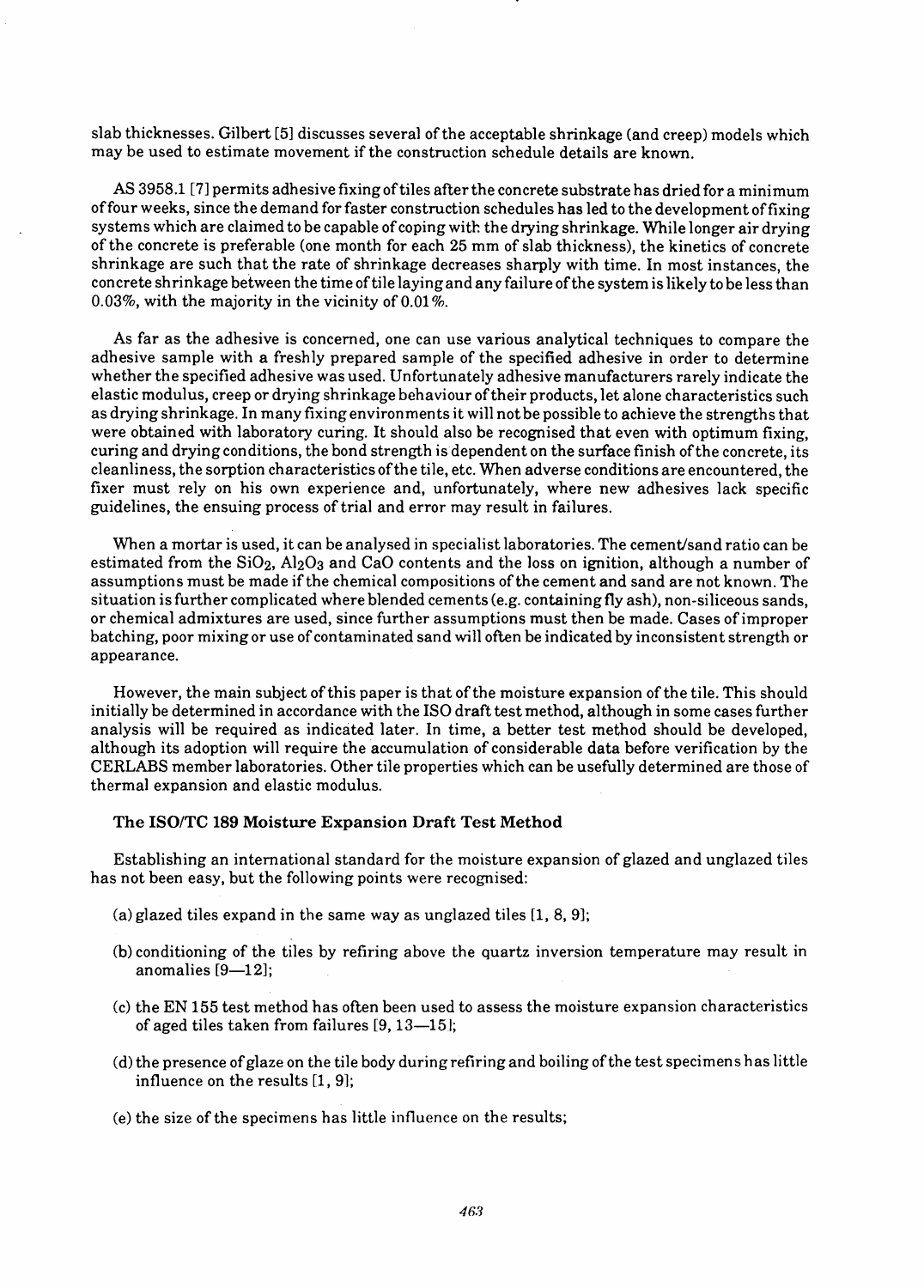- (D some tiles shrink and others have negligible moisture expansion and do not require testing, while other tiles which have apparently been successfully used (but not routinely tested or required to be tested according to the existing European Norms) have moisture expansions exceeding the EN 155 compliance limit of 0.06% [1]; and
- (g) the significant moisture expansion component is that which occurs after fixing of the tile [9,  $13 - 15$ ].

Accordingly, the ISO draft differs from EN 155 in that:

- (a) glazed tiles are included in the ISO test method;
- (b) the test method is not restricted to tiles of  $6-10\%$  water absorption;
- (c) the specified size of the specimens in EN 155 is adopted as the minimum size of specimens;
- (d) the number of specimens is reduced from 7 to 5;
- (e) the refiring procedure is changed from a 4 h soak at  $600^{\circ}$ C with a  $50^{\circ}$ C/h temperature rise to that of a 2 h soak at 500°C with a 150°C/h rise; and
- (f) there is no compliance requirement of  $0.6$  mm/m. Instead there is the informative annex.

#### INTERPRETATION OF MOISTURE EXPANSION RESULTS

It has previously been stated [14] that natural moisture expansion curves may have very different shapes, and accelerated test methods which use a single treatment to induce moisture expansion do not necessarily indicate the natural moisture expansion potential ofa tile. It was also recommended [14] that manufacturers should determine the long-term natural moisture expansion behaviour of their products, as knowledge of the characteristic kinetics indicated by the shape of the moisture expansion curve is fundamental to the interpretation of the accelerated test method result.

In analysing differential movement failures there are several possible scenarios, but once the mode of failure has been defined and the quality of the workmanship and the suitability of the adhesive assessed, one has to relate these to the estimate of past expansion and the moisture expansion potential characteristic (as determined by a standard test method). If on refiring there is negligible shrinkage, where the level of shrinkage is generally assumed to equate to or indicate the level of past moisture expansion, one might assume that the tile has undergone negligible expansion since production. However, the amount of shrinkage is highly dependent on the refiring temperature, and the selection of refiring temperature has been a contentious issue [9, 12]. If the ISO/TC 189 draft test method is to be used, a refiring temperature of 500°C is specified. As this treatment does not in duce the same degree ofrapid expansion that characterises many tiles when they are first produced, it provides a relatively stable datum for determining the amount of expansion which is subsequently induced. It is generally assumed that the period of initial rapid expansion lasts for one or two days after production, well before the tiles may be fixed, and that the expansion kinetics after this period would be similarto those induced by refiring at 500°C [9].Thus, neitherthe estimate ofpast expansion nor the accelerated expansion contain the rapid initial expansion.

While the estimate of past expansion is a very useful indicator, there is no requirement in the ISO draft test method to determine it since the standard principally relates to new tiles. The test method only determines what may be considered as a characteristic indicator. If one determines both the estimated past expansion and the 24 h boiling expansion, the ratio ofthese figures should theoretically relate to the age ofthe product, although such an analysis should be based on the expansion kinetics ofthe product concerned. It can be estimated [161 that a 24 h boiling induces an expansion equivalent to 36 months of natural exposure, although the exposure conditions can significantly influence the kinetics, e.g. installation in a sauna. Thus, if the past expansion is equal to the induced 24 h boiling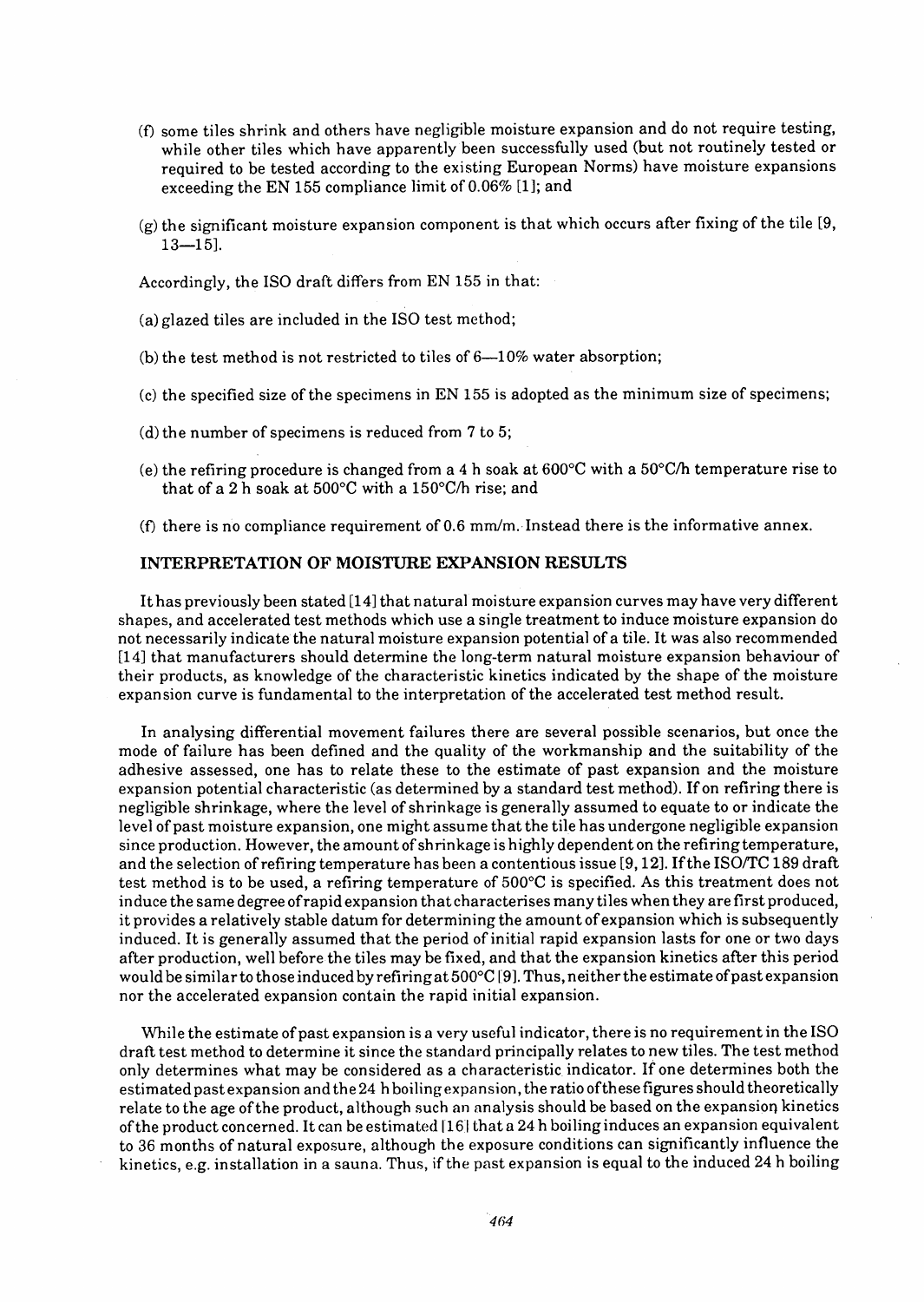expansion, itimplies that the product is likely to be about 3 years old. Interpreting such relationships obviously depends on knowledge of the age of the tiles, the time since installation and their exposure conditions. Where these conditions have varied significantly from standard laboratory conditions, one may need to use the Arrhenius relationship to calculate modified exposure times [16]. Such a calculation requires that one assumes an activation energy for the moisture expansion reaction.

Where the natural moisture expansion characteristics of a tile are known, Cole and Birtwistle [17] have shown that the kinetics of the expansion can be described in terms of a logarithmic function of the form: .

 $E = m + n ln (t + k)$  (1)

where m, nand k are constants, using an iterative technique as demonstrated by Cole and Banks [9]. Such a relationship obviously gives far more reliable predictive and interpretative information than a generalised kinetic model. While the rate and total amount of expansion varies considerably from product to product, making generalisations difficult, McDowall and Birtwistle [18], after studying the relationship between accelerated steam-induced moisture expansion and long-term natural expansion for several brick types, developed the equation:

$$
E_t = [-0.1929 + 0.6013 \ln (t + 2.2977)]S
$$
 (2)

where  $E_t$  is the expansion (%) to take place after a prediction period of t months, and S is the value of expansion (%) ofkiln-fresh bricks afterfour hours ofsteam treatment at atmospheric pressure. This equation implies that the expansion induced by4 h steaming is equivalent to 4.93 months natural exposure. Zsembery [19] reported that in these bricks, the steam values were approximately equivalent to the first five months of natural growth.

The Brick Development Research Institute (BDRI) subsequently simplified this equation to:

$$
e_m = ZS \qquad (3)
$$

where  $e_m$  is the estimated long-term (5-year) unrestrained expansion (mm/m), and Z is a steaming factor [19]. This equation has been used as the basisfor AS 1226.5 [20]. Architects use this estimated expansion to specify the minimum spacing of expansion gaps in brick walls.

The last predictive equation which BDRI derived:

 $E_t = -3.4S + 1.51S \ln (t + 11) + 3.5S^2 - 0.253S^2t + 0.00058S^2t^2$  (4)

was based on observed natural expansions over 15 years [21], but has been criticised because it does not lend itself to predictions beyond 15 years [22]. While equation (4) accommodates some unexpected expansion behaviour which occurred between 5 and 15 years, it implies that the expansion induced by 4 h steaming is equivalent to 7.4 months natural exposure, rather than the 5 months previously reported [19]. Freeman and Smith [23] reported good correlation between natural exposure for 4.2 months and 6 h steaming in British bricks. This highlights the differences that exist between products and supports the supposition that the activation energy for the moisture expansion reaction would be expected to vary from body to body and would also be dependent on the processing parameters that an individual body has been subjected to.

Bowman [15] showed that equation (4) could be used to derive:

 $Z = 3.02 - 9.43S$  (5)

which should provide a better estimate of the steaming factor,  $Z$ , than those used in AS 1226.5 [20]. However, equation (5) still suffersfrom the limitation that one is extrapolating on the basis of a single experimental result (a 4 h steam).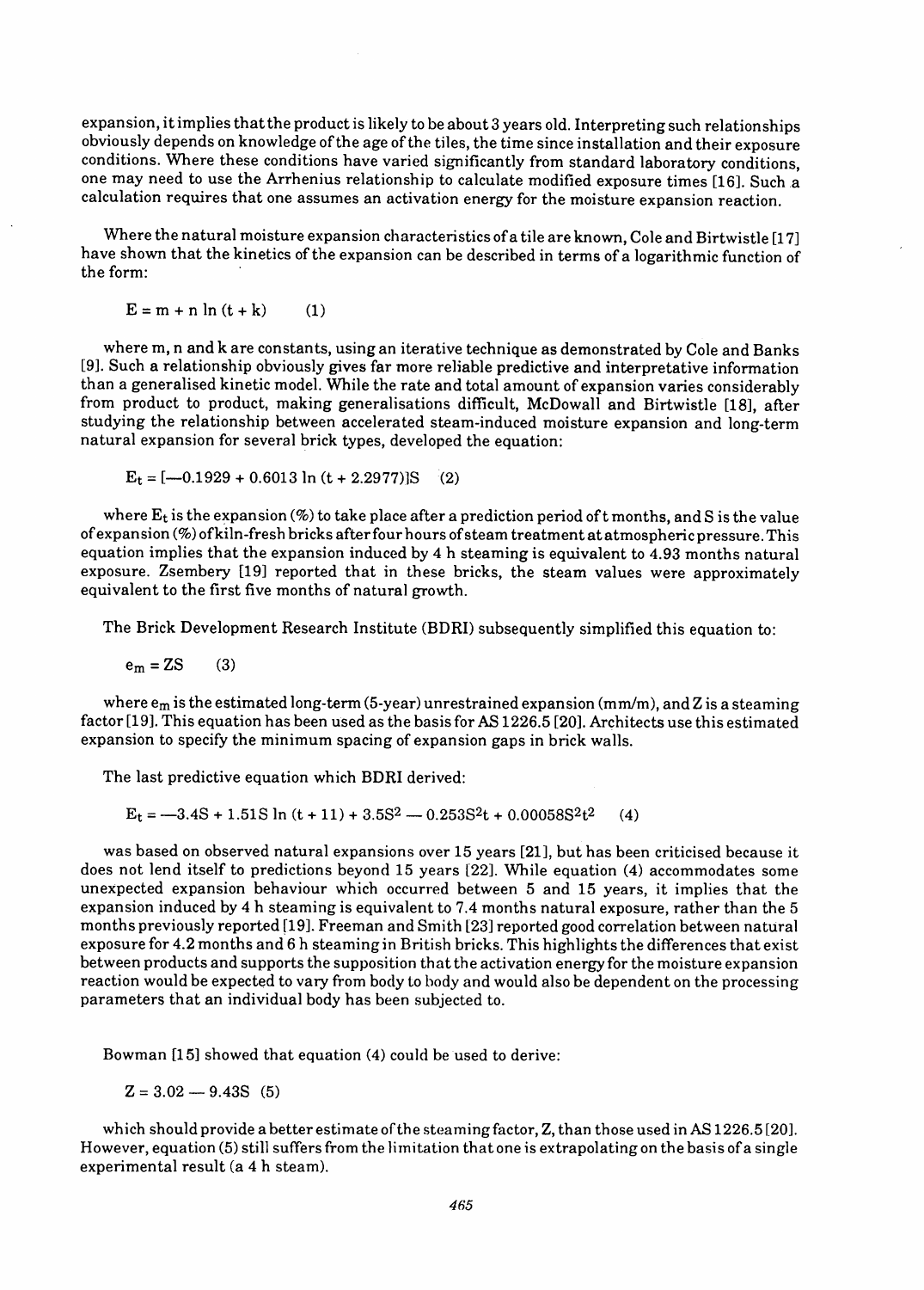Ifone arbitrarily assumes that a 24 h boiling treatment is equivalent to 36 months natural exposure, one can use either equation (2) or equation (4) to calculate a steaming value, and use this to obtain the relevant expansions at specific elapsed times. Thus, these equations can be used in the design of tiling systems, although the period during which the tile may be held liable for any failure will depend on local legislation. Itshould be noted that for the preceding assumption, equation (2) would indicate that when  $E_{36}$  equals 0.06% (the EN 155 limit for a 24 h boil), S would equal 0.03%, and that the fiveyear estimate,  $E_{60}$ , would be 0.069%. Substituting the same steam value in equation (4) for the same time intervals causes  $\text{E}_{\text{36}}$  and  $\text{E}_{\text{60}}$  to respectively equal 0.068 and 0.082%. Equation (2) is generally the more convenient generalised equation to use, as the ratio between any two given times is constant. Far better estimates of  $\mathrm{E_{local}}$  will be obtained when data is available to calculate a function of the form ofequation (1)for the specific product. However, the expansion which will occurin any given time period after installation of the tile,  $\text{E}_{\omega}$  -  $\text{E}_{\text{u}},$  is more relevant than any estimate of  $\text{E}_{\text{t}}$ 

Where the natural expansion kinetics are not known, and this obviously applies in the case of a new product, a manufacturer or a researcher might predict the expansion characteristics by the use of a series of steamings at atmospheric pressure (either submitting the same specimens to several cycles, or testing several sets of specimens for different times). This is more appropriate than in terpolating on the basis ofa single result, as with a 24 h boil, or extrapolating on the basis of a single result, as with AS 1226.5 [20]. In this manner, the effects of expansion of the tile prior to fixing can effectively be discounted. While Australian tile manufacturers have commissioned studies in order to develop a reliable indicative moisture expansion test, obtaining the necessary natural expansion data for correlation essentially requires a protracted commitment.

Most past failures have been assessed on the basis of whether the tiles have had a moisture expansion in excess of 0.06% (the existing EN 155 limit), although various heating treatments have been used to estimate past expansion, and estimates of expansion have been based on steaming and natural re-expansion, as well as the 24 h boil test. There is a dangerous possibility that this benchmark will continue to be applied, as it will discriminate against products which exceed this value without causing problems in service due to their particular expansion kinetics. In this context, how should we use the impending ISO test method?

#### Failure models

In the light of the previous paragraphs, it is difficult to make generalisations. Perhaps it is more appropriate to initially consider what level of expansion might initiate failure. There are a number of models which have been developed to analyse differential movement failures [2, 13,24-27], but each makes a set of assumptions and has its associated defects. For instance, Bernett's model [2] recognises that the grout shrinks and creeps, and that a given amount of stress will cause elastic deformation ofthe tile and grout. Bowman 113] further developed this by recognising both the role of the expansion joint and the discontinuous nature of the adhesive bed (which will often be a characteristic of failures where the tile has a relatively low expansion). However, these onedimensional models do notrecognise the restraint to bending that a thick concrete slab would provide, as in a multi-layer theory [26]. Although it is known that failures are sometimes initiated by rapid temperature changes, this variable is generally not incorporated in the failure models.

As failure is intimately associated with the adhesive layer, one must reflect on the adhesive manufacturer's role. In order to counter differential movement failures, manufacturers have either developed super-strength adhesives, or adhesives with a high degree of elasticity in order that they can effectively creep. The latter group of adhesives can only function as intended if the system is designed and installed so that movement can be accommodated. Furthermore, tiling is sometimes carried out under adverse climatic conditions, such that the intended bond strengths may never develop in the same way as in controlled laboratory conditions. There is a very real danger that international tiling adhesives standards may be developed where the influence of climatic conditions on the workability and curing of the adhesive are overlooked. Product literature is essentially based on standard test methods and, as indicated previously, does not necessarily provide the specifier or the fixer with the necessary data for product selection and application.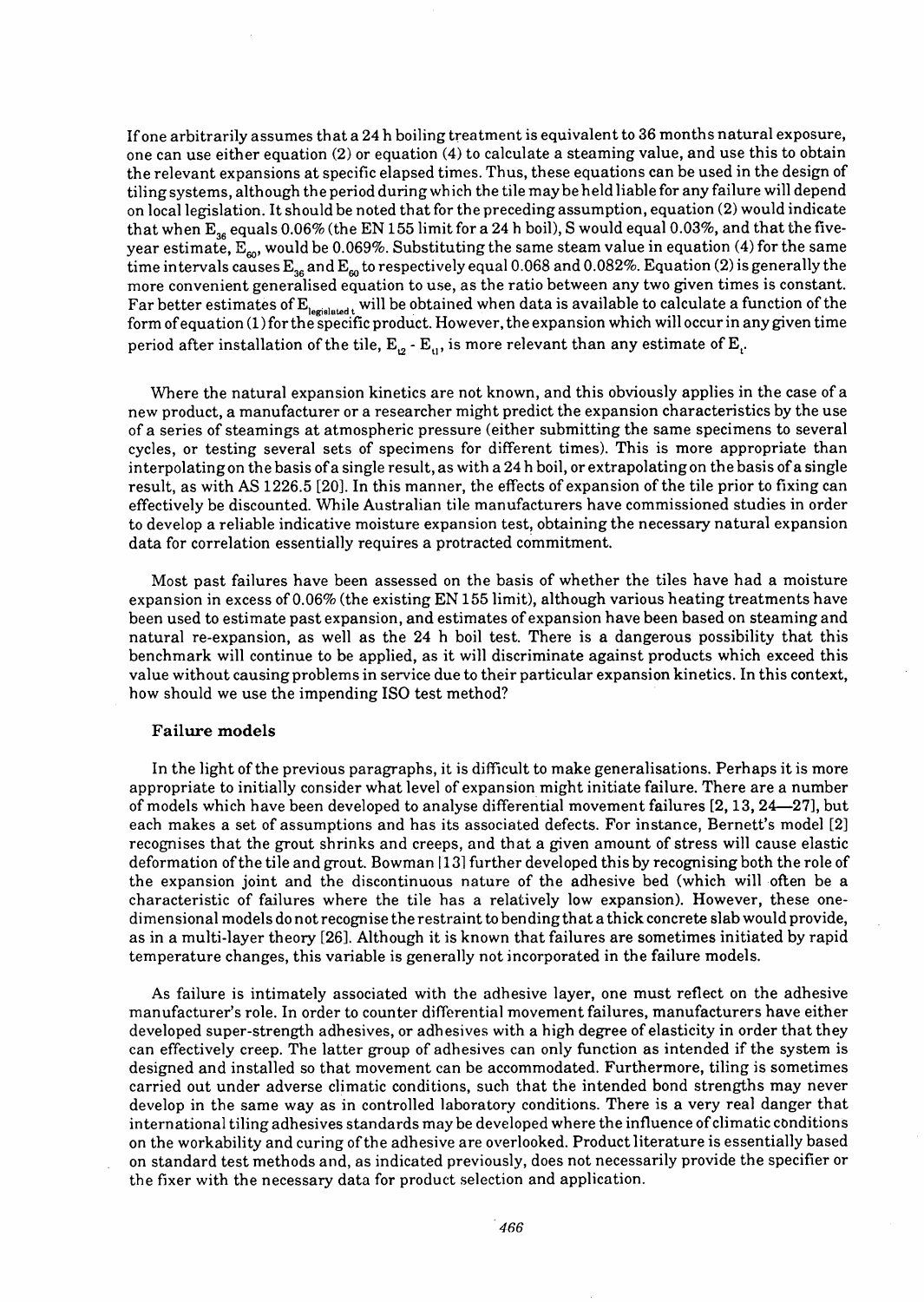It could be considered that external tiling systems should be able to cope with a thermal expansion of 0.03%, allowing for a 40°C temperature change with a coefficient of linear thermal expansion of 8  $x$  10<sup>-6</sup> K<sup>-1</sup>. Such systems should thus be capable of withstanding a higher total differential movement. Where it is known that tiles will be exposed to significant thermal movement, expansion joints are specified at closer intervals. Thus, the specifier tries to design the tiling system according to the anticipated environment, although there are significant difficulties with the management of building information [3]. For instance, while it is known that concrete shrinks, the specifier may not be aware of the rate of shrinkage, and must anticipate the construction schedule, in addition to some material properties, e.g, the modulus of elasticity of the adhesive, and its creep characteristics.

There is an obvious need to develop improved differential movement models. While these should be supplemented with finite element analyses, advances in this area are dependent on better definition of the various characteristics of all the system components and their interrelationships.

## Moisture expansion determinations in the case of a failure

The draft ISO/TC 189 test method should be used as an initial indicator of the extent to which a tile may have contributed to a differential movement failure. Since some existing product standards have a compliance limit of0.06% when tested according to EN 155, there is a natural tendency to adopt the same limit for the ISO/TC 189 test method (which is very similar to that of EN 155). In most cases, adherence to this limit should prevent failure if the tiles are allowed to age for a few weeks prior to use, and ifthey are adequately fixed in a suitably designed and executed tiling system.

In analysing failures, the following guidelines might be adopted, where the expansion determined by a 24 h boiling is greater than 0.04%.

- 1. Utilise both the refiring shrinkage and the induced expansion or natural re-expansion data in assessing the likelihood of tile moisture expansion being the principal cause of a failure.
- 2. Assume that the shrinkage resulting from a 2 h soak at 500°C indicates the amount of expansion since the originally manufactured tile was a few days old.
- 3. Assume that a third ofthe presumed expansion (up to a maximum of 0.02%) will have occurred prior to fixing of the tiles. This assumes that the tile was about two months old when laid.
- 4. Presume that where there has been good workmanship, suitable adhesive has been used, and functioning expansion joints have been installed on stable concrete, this ideal system should be able to tolerate up to 0.04% expansion in-service over a period of three years.
- 5. Recognise that where the system has been reasonably designed and installed, lower amounts of expansion can cause failure in shorter time periods.
- 6. Where the natural expansion, refiring shrinkage and induced expansion characteristics ofa tile are well known, a manufacturer may be able to demonstrate that either a refiring shrinkage or an induced expansion in excess of 0.06%, or both, does not indicate that a product has excessive moisture expansion in service.
- 7. Where such data is unavailable, a recognised laboratory with proven ability may be able to assess whether an implied expansion of 0.04% or greater has caused a failure through the evaluation ofthe kinetics ofthe expansion (obtained by the judicious use of various refiring and steaming or boiling techniques) relative to the history of the installation and its components.

#### Possible advanced analytical techniques

It would obviously be advantageous if manufacturers and analysts were to use the same techniques. In South Africa, Boucher [28, 29] has determined the unrestrained moisture expansion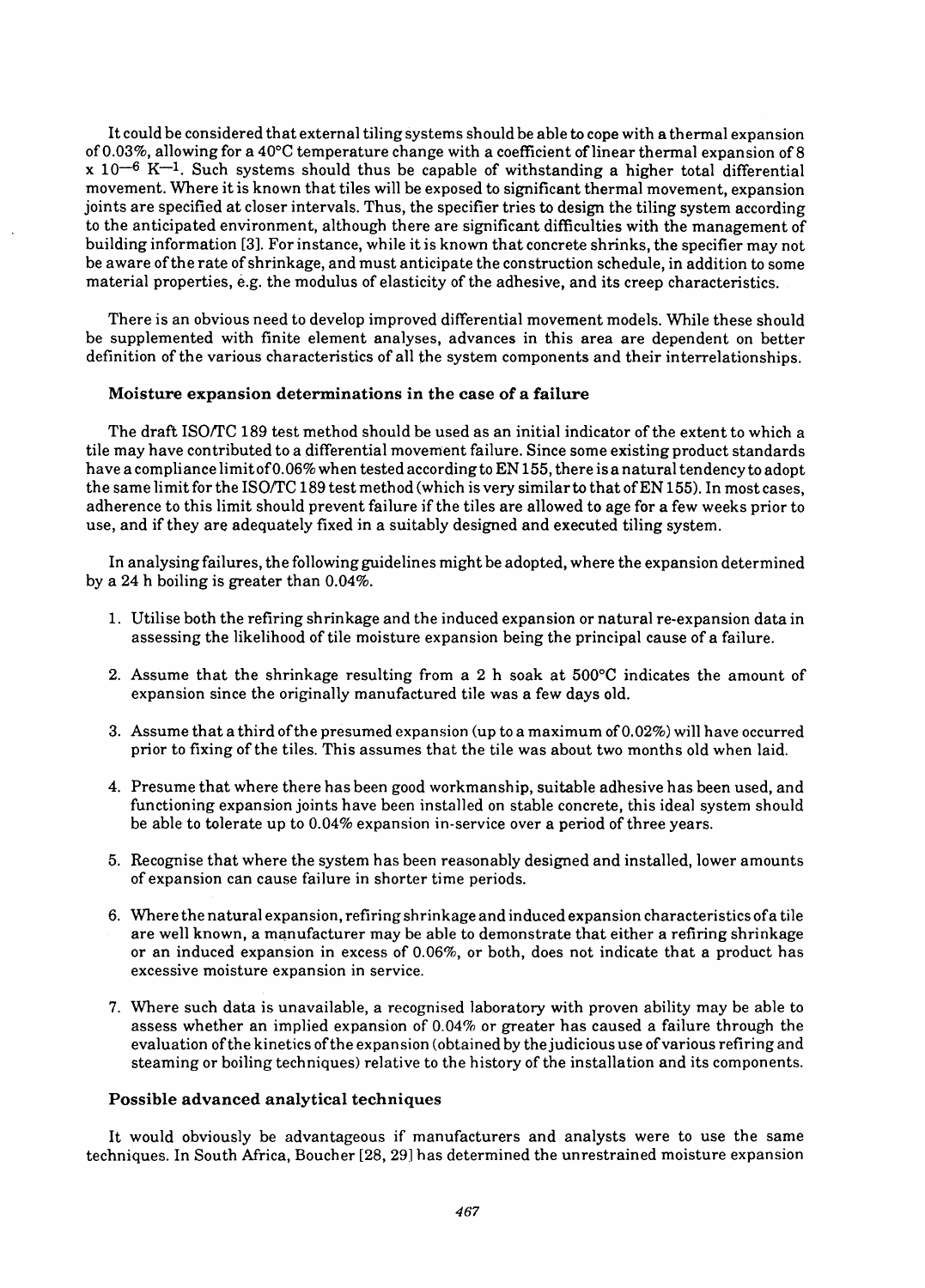of unglazed split tiles by subjecting them to eight periods of steaming at atmospheric pressure, one of 6 hours, followed by one of 18 hours and six of 24 hours each, following a procedure similar to the South African standard test method for bricks [30]. When plotted against logarithmic steaming time, the expansion curves were approximately linear. Bowman (unpublished results) has obtained linear plots (for logarithmic time functions) when using either a series of steaming or boiling treatments, or a combination of both. If this expansion is expressed as:

 $E_{St} = a + b \ln (t_s + c)$  (6)

where  $t_c$  is expressed in hours of steaming, and a, b and c are calculated constants, then if one arbitrarily assumes that each hour of boiling or steaming is equivalent to 1.5 months of natural exposure, equation (6) can be recalculated as:

$$
E_{\text{natural }t} = d + b \ln (t_n + 1.5 \text{ c}) \tag{7}
$$

where  $t_n$  is expressed in months, and d is a calculated constant. Such a relationship can be used to interpolate and extrapolate to calculate the unrestrained expansion for any time interval. The major advantage of such a technique would be that the initial expansion which occurs prior to fixing can be eliminated from the estimation. However, it should be noted that long steaming times may unduly influence the determination of the constants, and particularly where calculations relate to short exposure times. Furthermore, additional data must be obtained to produce a better correlation between natural and induced expansions, and for specific tile types and exposure conditions. For instance, a relationship of two months of natural expansion for one hour of steaming may be more appropriate with some tile bodies.

Where manufacturers have intimate knowledge of their product, better correlation can be obtained. Since most data will relate to typical product rather than the small percentage that has a higher expansion potential, the characteristics of the atypical product might only be determined by refiring and measuring the subsequent natural expansion. Cole and Banks [9] have shown that reexpansion data can be used to assess the magnitude of moisture expansion between the time of laying and the time of failure.

#### It was previously suggested [14] that

'Tile manufacturers should benefit from a different philosophy for determining the moisture expansion of tiles, because there is insufficient published data to have sufficient faith in any test method being able to adequately characterise expansion behaviour, such that specifiers can be given a reliable estimate ofthe expected in-service expansion, or thatinvestigators can later determine this expansion component.

Since manufacturers have the most intimate knowledge of their produce, it would appear preferable that they should be asked to classify their products as being of negligible  $\langle$  <0.02%), low (0.02 to 0.04%), medium (0.04 to 0.06%) or high (>0.06%) moisture expansion potential, based on the likely in-service expansion over a fixed time interval, perhaps a 5-year period commencing 2 weeks after leaving the kiln, since they are unlikely to be laid prior to this. If such classifications were adopted, there would be no need to have a compliance limit within the tile standard, nor a mandatory requirement to test to the standard. While it would allow for improved design of tiling systems, manufacturers of high expansion tiles would need to give the estimated potential expansion. There would, however, still be a need for a recognised standard test method for the purposes of quality assurance, settling disputes, and specification where a purchaser seeks to specify tiles in terms of a maximum permissible moisture expansion. A series ofmild expansion inducing treatments would be most likely to yield the most useful information.'

While a longer soak at 550°C would appear preferable [9], the ISO draft test procedure of a 2 h soak at 500°C can be used and should be initially adopted for reasons of consistency. In conducting a series of steamings or boilings at intervals of say 1,2,4,8,24 and 48 h, one should ensure that the product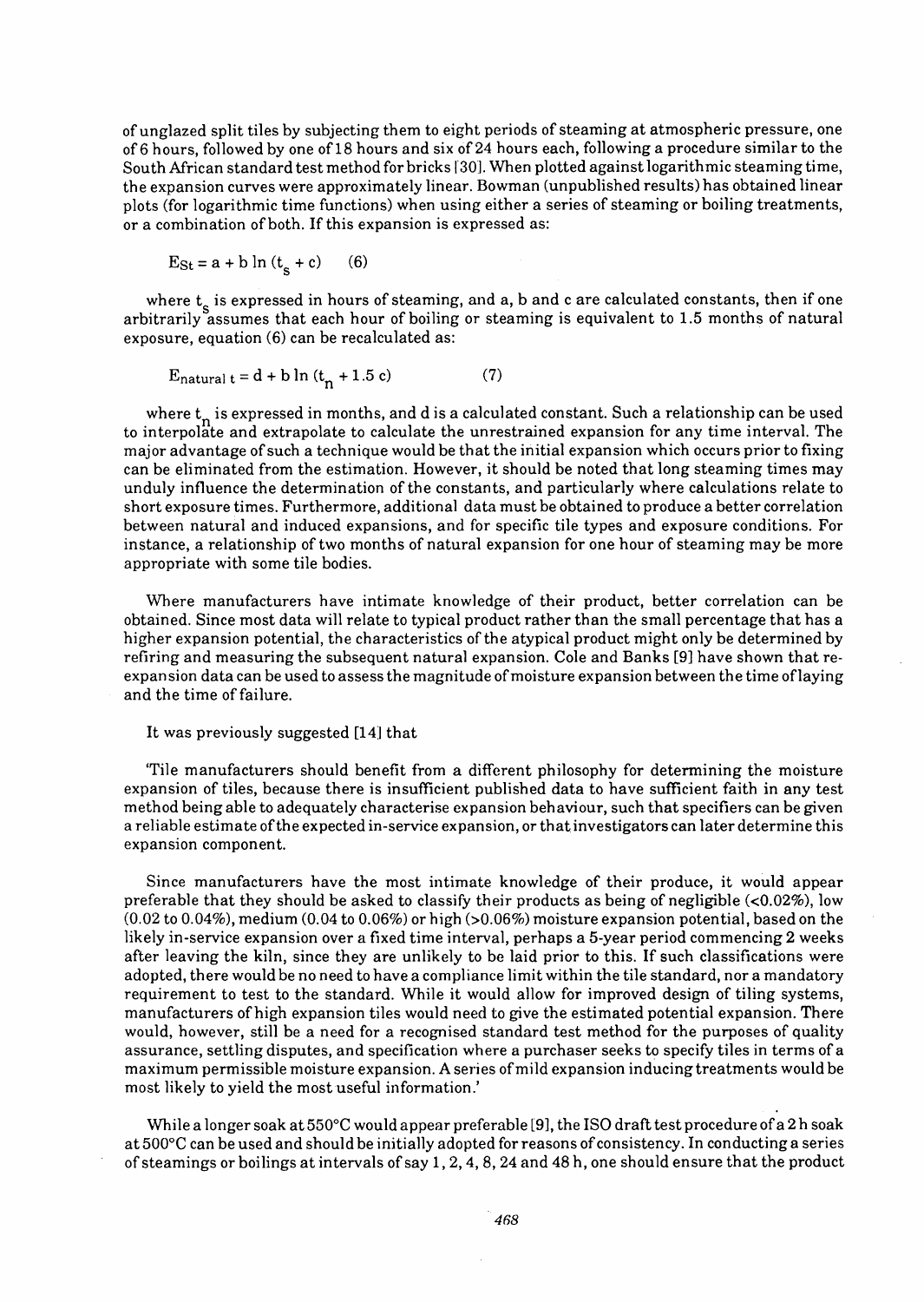is relatively stable prior to measurement of the induced expansion. The expansion characteristics can then be expressed as a logarithmic function of time using an iterative procedure to refine the constants. When rewritten in terms of months, the function can be used to indicate the likely inservice expansion over a fixed time interval. In the case of a pop-up failure, the function can be used to calculate the likely in-service expansion [9].

Where a product has a higher than anticipated moisture expansion, intentional aging of that product prior to shipment can ensure that the moisture expansion of the product does not exceed a desired amount over afixed time. However, explicit documentation may be required to safeguard the manufacturer. If such a tile were involved in a pop-up failure, it would be in the manufacturer's interest for the age of the tile at the time of fixing to be known. Furthermore, if a pop-up failure occurs, it is important that the manufacturer be able to differentiate between a first quality product and one which has been sold as a second quality product due to high moisture expansion. If neither the retailer nor the purchaser can discern that the latter product is being sold as a second due to its high moisture expansion potential, it would create a complex question as to legal responsibility, if it is considered that the moisture expansion of the tile may have contributed significantly to the failure. Such situations need not arise if the long-term natural expansion behaviour of a product range is known, together with its correlation with the expansion induced by accelerated tests. Manufacturers would benefit from comprehensive documentation and a knowledge of the correlation between the natural expansion and that induced by accelerated tests for their product range.

Boucher [28, 291found that the moisture expansion of tile bodiesfired at or above the temperature where sintering starts was directly proportional to their water absorption, and thus that water absorption determinations could be used for factory control of potential moisture expansion. A comparison ofthe expansion kinetics ofa standard production body fired to a range of temperatures might enable better use to be made of quality control data.

## RECOMMENDATIONS

 $\bar{\beta}$ 

1. That a convention be established for differential movement failures which have possibly been caused by moisture expansion of the tile, such that:

- (a) the details which are necessary to analyse the failure should be gathered by the means of a user-friendly form;
- (b) the ISO/TC 189 draft test method should be used to give an initial indication of the expansion characteristics of the tile;
- (c) the determined moisture expansion of the tile, both past expansion and induced expansion, should be considered in the light of the expansion kinetics of the tile;
- (d) the expansion kinetics ofthe tile should be determined by a series ofboilings or steamings (at atmospheric pressure) if they are not known, and preferably supplemented by reexpansion measurements;
- (e) a logarithmic function should be used to estimate the amount ofexpansion within specific time intervals; and
- (f) caution should be exercised when using system failure models.

2. That further experimental work be undertaken to better define the characteristics of tiling system components in order that better system failure models can be developed, ultimately leading to the production of better fixatives and improved installation techniques.

 $\mathcal{A}$